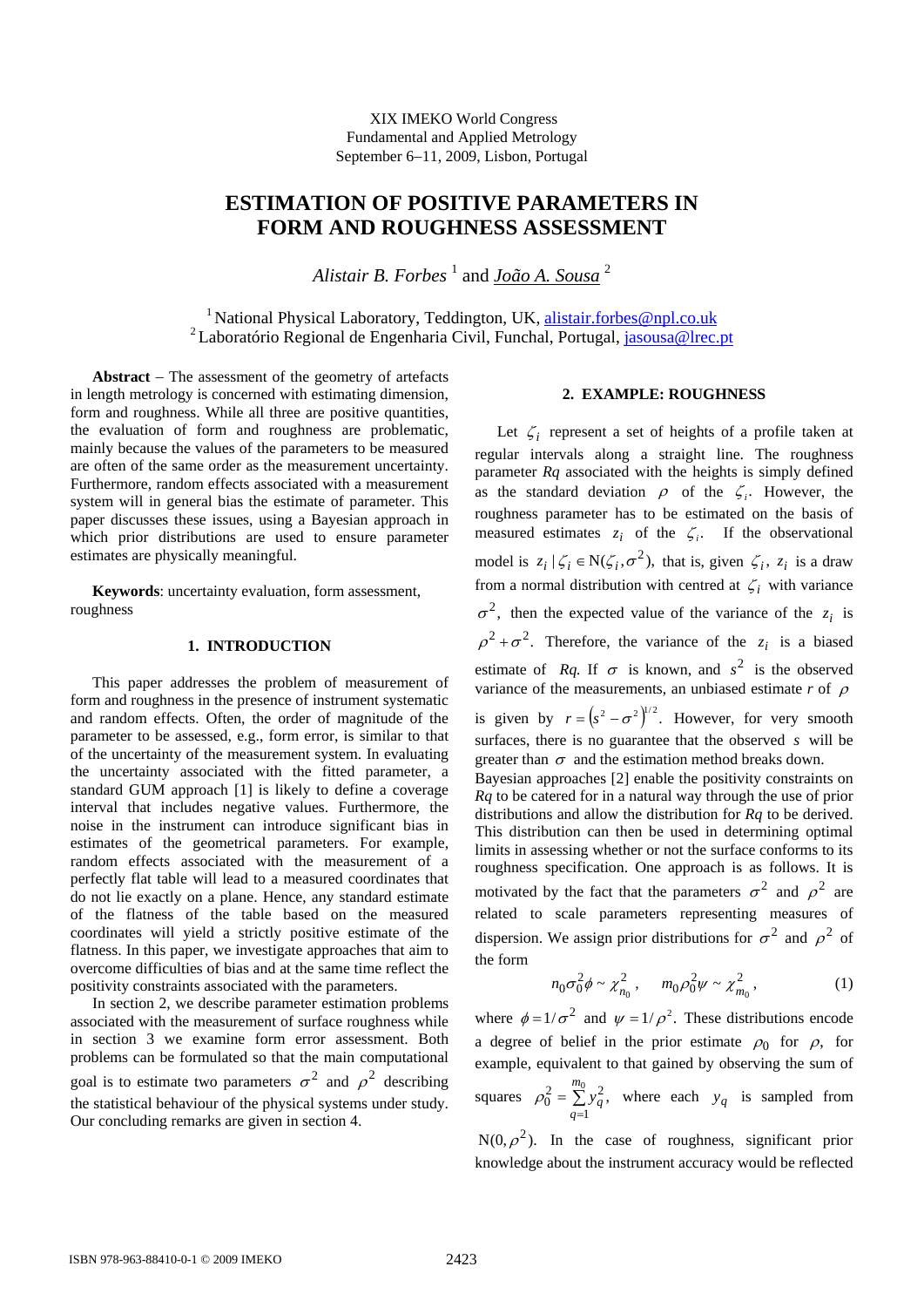in a large value for  $n_0$ ; little prior knowledge about the surface roughness would lead to a small value for  $m_0$ .

We assume an observational model of the form

$$
z_i \in N(\alpha + \beta x_i, \sigma^2 + \rho^2),
$$

where the nuisance parameters  $\alpha$  and  $\beta$  account for the linear alignment of the measuring instrument with the surface profile. The aim is to derive a state-of-knowledge distribution for  $\rho^2$  on the basis of the observations. (It is generally more convenient to work with  $\rho^2$  or  $\psi = 1/\rho^2$ rather than  $\rho$  but the results can be expressed in either form.) The lack of exact knowledge about  $\sigma^2$  complicates the analysis  $[3]$ . If the parameters *a* and *b* specify the least squares best-fit line to the data points  $(x_i, z_i)$ ,  $i = 1,...,m$ ,

then the residual sum of squares  $F = \sum$ =  $=\sum_{i=1}^{m}(z_i-a F = \sum_{i=1}^{n} (z_i - a - bx_i)$  $(z_i - a - bx_i)^2$ 

is associated with a chi-squared distribution with *m* − 2 degrees of freedom:

$$
\frac{F}{\sigma^2+\rho^2}\in\chi^2_{m-2}\ .
$$

<span id="page-1-0"></span>This allows us to calculate the probability  $p(F | \sigma^2, \rho^2)$  of observing *F*, given  $\sigma^2$  and  $\rho^2$ . Bayes' theorem can then be applied to give the posterior distribution for  $\sigma^2$  and  $\rho^2$  on the basis of the observed value of *F* and the prior distributions:

$$
p(\sigma^2,\rho^2 \mid F) \propto p(F \mid \sigma^2,\rho^2)p(\sigma^2)p(\rho^2).
$$

The posterior distribution  $p(\rho^2 | F)$  for  $\rho^2$  is obtained by marginalisation:

$$
p(\rho^2 | F) = \int_0^{\infty} p(\sigma^2, \rho^2 | F) d\sigma^2.
$$

2.1 Example calculations

We have generated data for the cases  $m = 100$ , with prior distributions specified as in (3) with  $\rho_0 = 0.1$  micrometres,  $m_0 = 2$ ,  $n_0 = 100$ , and  $\sigma_0 = 0.08$ , 0.10, 0.12 and 0.15 micrometres. [Fig. 1](#page-1-0) shows the joint posterior distribution for the case  $\rho_0 = \sigma_0 = 0.1$  micrometres while [Fig. 2](#page-1-1) graphs the posterior distributions  $p(\rho^2 | F)$ . As  $\sigma_0$ increases, the posterior distributions become more disperse, eventually converging to the prior distribution.

#### <span id="page-1-1"></span>**3. FORM ASSESSMENT AND CMM UNCERTAINTY**

 Coordinate measuring machines (CMMs) are important measurement systems in assessing critical quality characteristics in manufacturing engineering. Form error is one of the features assessed and is a measure of the departure of a manufactured artefact from its ideal shape, specified in terms of standard geometric elements such as planes, spheres, cylinders, etc., or CAD representations such as parametric spline surfaces. The assessment of form error

on the basis of measured coordinates will be influenced by the systematic and random effects associated with the CMM as well as the underlying geometry of the artefact being measured. Of particular importance are the parametric errors of the CMM that describe the non-ideal motion of the CMM probe as it moves within the working volume [4].



Fig. 1. Posterior distribution  $p(\sigma^2, \rho^2 | F)$  for the case  $\rho_0 = \sigma_0 = 0.1$  micrometres.



Fig. 2. Posterior distributions  $p(\rho^2 | F)$  for the cases  $\rho_0 = 0.1$  micrometres and  $\sigma_0 = 0.08, 0.10, 0.12$  and

0.15 micrometres. The prior distribution  $p(\rho^2)$  is also shown.

### *3.1 Least squares form error assessment*

We assume that the CMM outputs measured coordinates  $x_i$ ,  $i = 1,...,m_X$ , nominally lying on the surface of an artefact whose ideal shape is given parametrically as  $(u, v) \mapsto s(u, v, b)$ . The parameters *u* and *v* determine the position of a point on the surface and the parameters *b*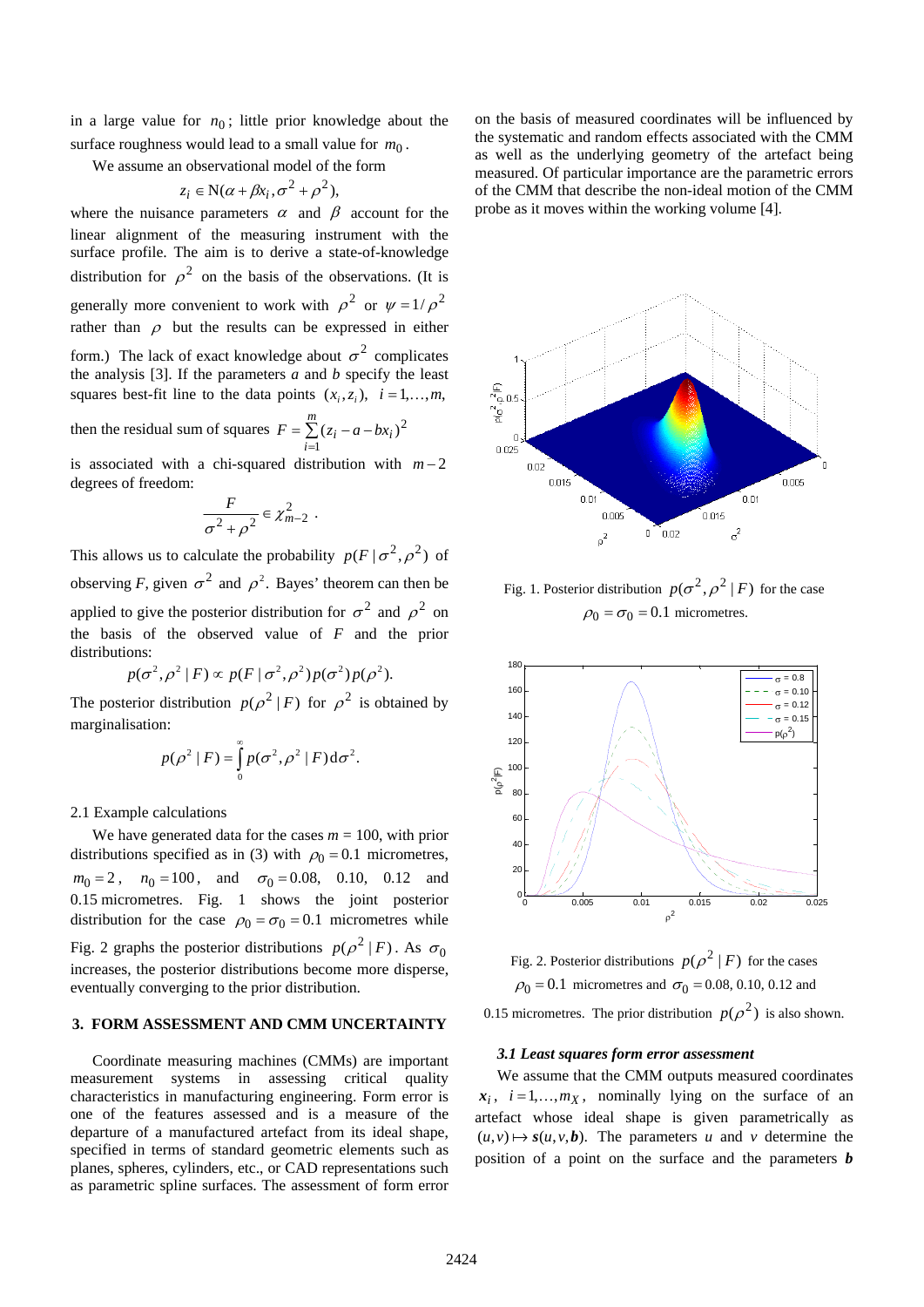determine the shape and position of the surface. The least squares best-fit surface can be found [4] by minimising

$$
\sum_{i=1}^{m_X} d^2(\mathbf{x}_i, \mathbf{b}), \qquad d(\mathbf{x}_i, \mathbf{b}) = (\mathbf{x}_i - \mathbf{s}(u_i^*, v_i^*, \mathbf{b}))^\mathrm{T} \mathbf{n}_i, \quad (4)
$$

where  $u_i^*$  and  $v_i^*$  specify the point  $s_i^* = s(u_i^*, v_i^*, b)$  on the surface closest to  $x_i$  and  $n_i$  is the normal vector at  $s_i^*$ . The form error is estimated by  $f_E = \max_i d_i - \min_i d_i$ , where the  $d_i$  are the residual errors at the solution. Also of interest is the standard deviation *s* of the residuals.

#### *3.2 Measurement model*

 We assume that the CMM measurement model is of the form

$$
\mathbf{x}_i = \mathbf{x}_i^* + \mathbf{p}(\mathbf{x}_i, \mathbf{a}) + \mathbf{e}_i,
$$

where  $x_i$  is the reported measured coordinates,  $x_i^*$  the true coordinates,  $p(x_i, a)$  the systematic parametric error at  $x_i$ depending on parameters  $a$ , and  $e_i$  is a random effect. We assume that the CMM has been calibrated so that estimates of *a* and its variance matrix  $V_a = \sigma^2 V_{a,0}$  are available. The matrix  $V_{a,0}$  is fixed and the parameter  $\sigma^2$  is a scaling factor for which there is prior information encoded in a distribution  $p(\sigma^2)$ . This prior information can be provided in a calibration of the CMM's parametric errors. The random effects are assumed to be independently distributed with standard deviation  $\tau_0$ .

#### *3.3 Form error model*

We assume that the departure from ideal geometry is modelled as

$$
\mathbf{x}_i^* = \mathbf{s}_i^* + f_i \mathbf{n}_i,
$$

where  $f_i$  is the departure from nominal geometry, specified normal to the surface. We assume that the vector  $f = (f_1, \dots, f_{m_X})^T$  of departures from ideal geometry is drawn from a multinormal distribution with mean zero and variance matrix  $V_f = \rho^2 V_{f,0}$ , where the matrix  $V_{f,0}$  is fixed and the parameter  $\rho^2$  is a scaling factor with associated prior distribution  $p(\rho^2)$ . For most engineering surfaces, the departure from ideal geometry varies smoothly across the surface so that the departure from ideal geometry will be similar for points close to each other. This correlation effect can be encoded in the matrix  $V_{f,0}$ . For example, we can set

$$
V_{\mathbf{f},0}(i,q) = \exp\left\{-\frac{1}{2}\left(\mathbf{s}_i^* - \mathbf{s}_q^*\right)^T M \left(\mathbf{s}_i^* - \mathbf{s}_q^*\right) - \frac{\kappa^2}{2}\right\},\
$$

so that the correlation decays exponentially with the square of the distance between points. The  $3 \times 3$  matrix *M* allows for the correlation behaviour to be different in different

directions. The term  $\kappa$  allows for some variation at small scales due to roughness.

Putting the measurement and form error models together we have

$$
x_i = s_i^* + f_i n_i + p(x_i, a) + e_i.
$$

From the measurement data  $x_i$ , we calculate a least squares best fit surface to the data, returning the residual vector  $\boldsymbol{d} = (d_1, \dots, d_{m_X})^{\text{T}}$ . The main goal is to be able to determine an improved estimate of  $\rho^2$  (and potentially  $\sigma^2$ ) on the basis of the additional information provided by the observed residual vector *d*.

### *3.4 Effect of CMM uncertainty on form error assessment for ideal geometries*

Suppose  $s_i^*$  lies exactly on a surface with ideal geometry,

$$
x_i = s_i^* + p(x_i, a) + e_i
$$

represents CMM measurements and *d* the residual error vector. If *J* is the Jacobian matrix associated with the best-fit surface and  $J = [Q_1 \ Q_2] \begin{bmatrix} R_1 \\ 0 \end{bmatrix} = Q_1 R_1$  is its QR factorisation, then to first order  $\mathbf{d} = Q_2 Q_2^T \mathbf{h}$ , where *h* is the  $m_X$ -vector storing  $n_i^T (p(x_i, a) + e_i)$ . Uncertainties associated with *a* and the random effects associated with the CMM measurements are easily propagated through to *d*, so that the variance matrix  $V_d = V_d(\sigma^2)$  can be calculated.  $=[Q_1 \ Q_2]$ 

To illustrate this approach, we consider a model of a CMM with scale and squareness errors [5] so that

$$
\boldsymbol{p}(\boldsymbol{x}, \boldsymbol{a}) = \begin{bmatrix} a_{xx} & a_{xy} & a_{xz} \\ 0 & a_{yy} & a_{yz} \\ 0 & 0 & a_{zz} \end{bmatrix} \boldsymbol{x}
$$

.

The diagonal elements represent the scale errors along the three axes while the non-zero off-diagonal elements are the squareness errors. We assume there are 12 measured points on a cylinder of radius 50 mm, four points on three circles 25 mm apart. We assume that  $\tau_0 = 0.001$  mm and that

$$
\boldsymbol{a} = (a_{xx}, a_{yy}, a_{zz}, a_{xy}, a_{xz}, a_{yz})^{\mathrm{T}}
$$

is associated with  $N(0, \sigma^2 I)$  with  $\sigma = 5 \times 10^{-5}$ . For this statistical model, the standard uncertainties associated with the point coordinates are of the order of 0.003 mm. From the statistical model so defined, the distribution  $N(0, V_d(\sigma^2))$  for the residual vector can be calculated. We have generated 10,000 Monte Carlo samples  $d_q$  from this distribution and calculated the associated form errors  $f_{E,q}$ and standard deviations  $s_q$ . Histograms of the calculated  $f_{E,q}$  and  $s_q$  are shown in Figs. 3 and 4. The calculations indicate that the expected estimate of the form error, derived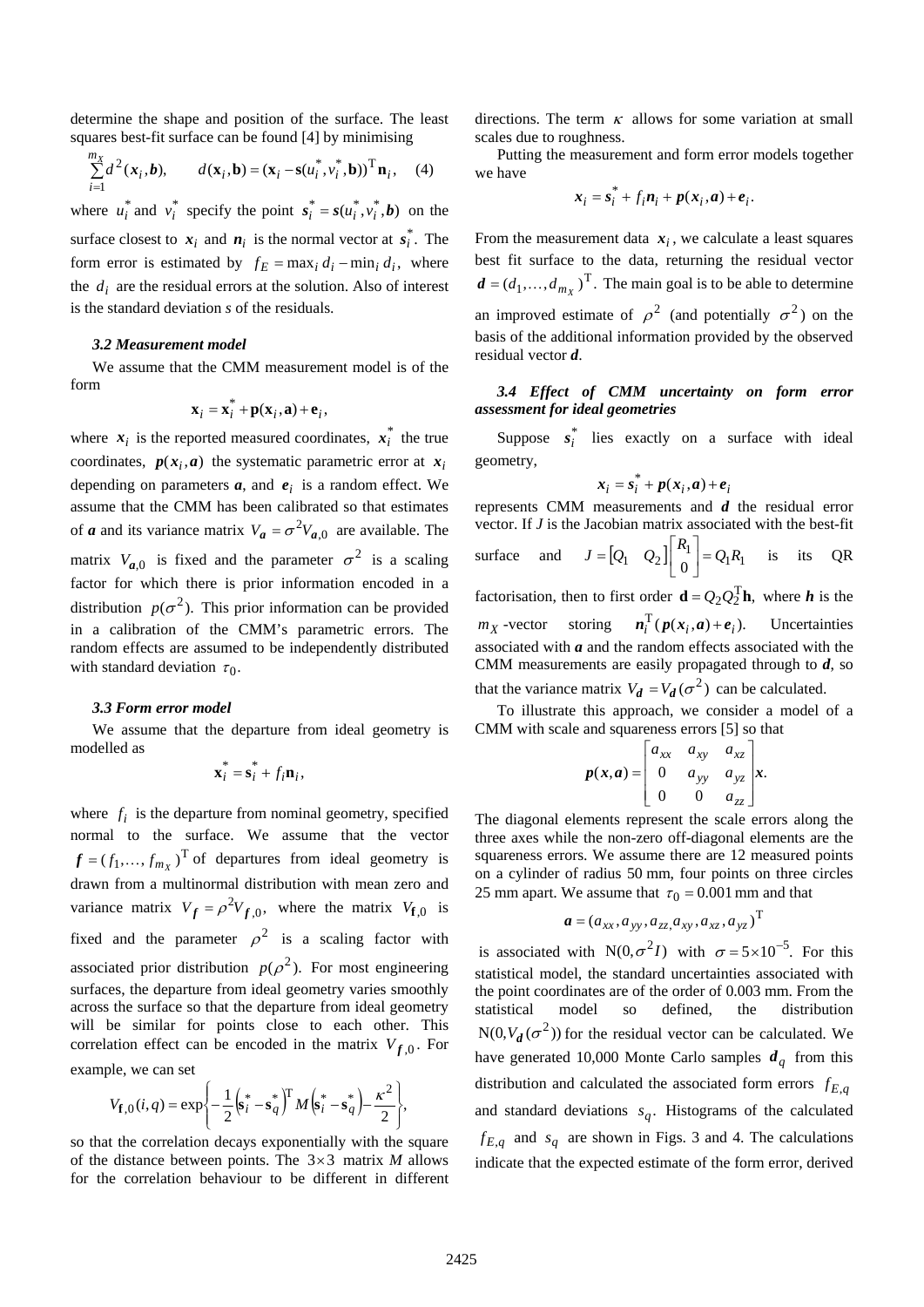from the residual vector, due to CMM uncertainty alone is almost 0.005 mm.

## **3.5 Posterior estimate of**  $ρ<sup>2</sup>$

The approach above can be extended to incorporate the form error model, with  $h$  now defined to be the  $m_X$  vector storing  $f_i + n_i^T (p(x_i, a) + e_i)$ . The uncertainty information is propagated through to *d* and the associated variance matrix  $V_d = V_d (\sigma^2, \rho^2)$  now depends also on  $\rho^2$ . This matrix will in fact be rank deficient. However, the projected residual vector  $\hat{\mathbf{d}} = Q_2^T \mathbf{d} = Q_2^T \mathbf{h}$  has associated variance matrix  $Q_2^T V_d Q_2$  which is full rank and allows us to calculate the probability distribution

$$
p(\hat{\boldsymbol{d}} \mid \sigma^2, \rho^2) \propto \left| Q_2^T V_{\boldsymbol{d}} Q_2 \right|^{-1/2} \exp \left\{-\frac{1}{2} \hat{\boldsymbol{d}} \left(Q_2^T V_{\boldsymbol{d}} Q_2\right)^{-1} \hat{\boldsymbol{d}}\right\},\
$$

for observing  $\hat{d}$ , given  $\sigma^2$  and  $\rho^2$ . (The dependence on  $\sigma^2$  and  $\rho^2$  is through  $V_d = V_d(\sigma^2, \rho^2)$ .) An application of Bayes' theorem enables us to calculate the posterior distribution  $p(\sigma^2, \rho^2 | \hat{d})$ .

### *3.6 Example calculations*

Fig. 5 shows the posterior distribution for  $\rho^2$  having observed the projected residuals  $\hat{d}$  associated with measuring a cylinder using a CMM with uncertainties associated with scale and squareness errors and three measurement strategies involving 12, 25 and 75 data points.



Fig. 3. Histogram of  $f_{E,q}$ .



Fig. 4. Histogram of  $s_q$ .

The prior distributions for  $\sigma^2$  and  $\rho^2$  are of the same form as (1), with  $\sigma_0 = 1$  and  $n_0 = 1000$ , signifying that the CMM is well characterised, and  $\rho_0 = 0.005$  mm and  $m_0 = 5$ , signifying little prior information about the surface form error. As the number of data points increases the posterior distribution becomes more peaked. For a small number of data points, the uncertainty associated with  $\rho^2$  is dominated by small sample effects (i.e., trying to estimate a standard deviation from a small sample). For a large number of points, the influence of CMM uncertainty becomes stronger. For the larger data set, the effect of correlation in the form error also becomes more important.

 The analysis is straightforward to implement in that it only requires linear algebra and simple quadrature. However, it does provide uncertainty information about form error that takes into account the CMM random and systematic effects, surface geometry and likely form error. In particular, the interaction between CMM parametric errors and form error is properly taken into account so that, for example, the uncertainty associated with a global scale parameter (that contributes to the uncertainties associated with all the coordinates) will not introduce form error where none exists.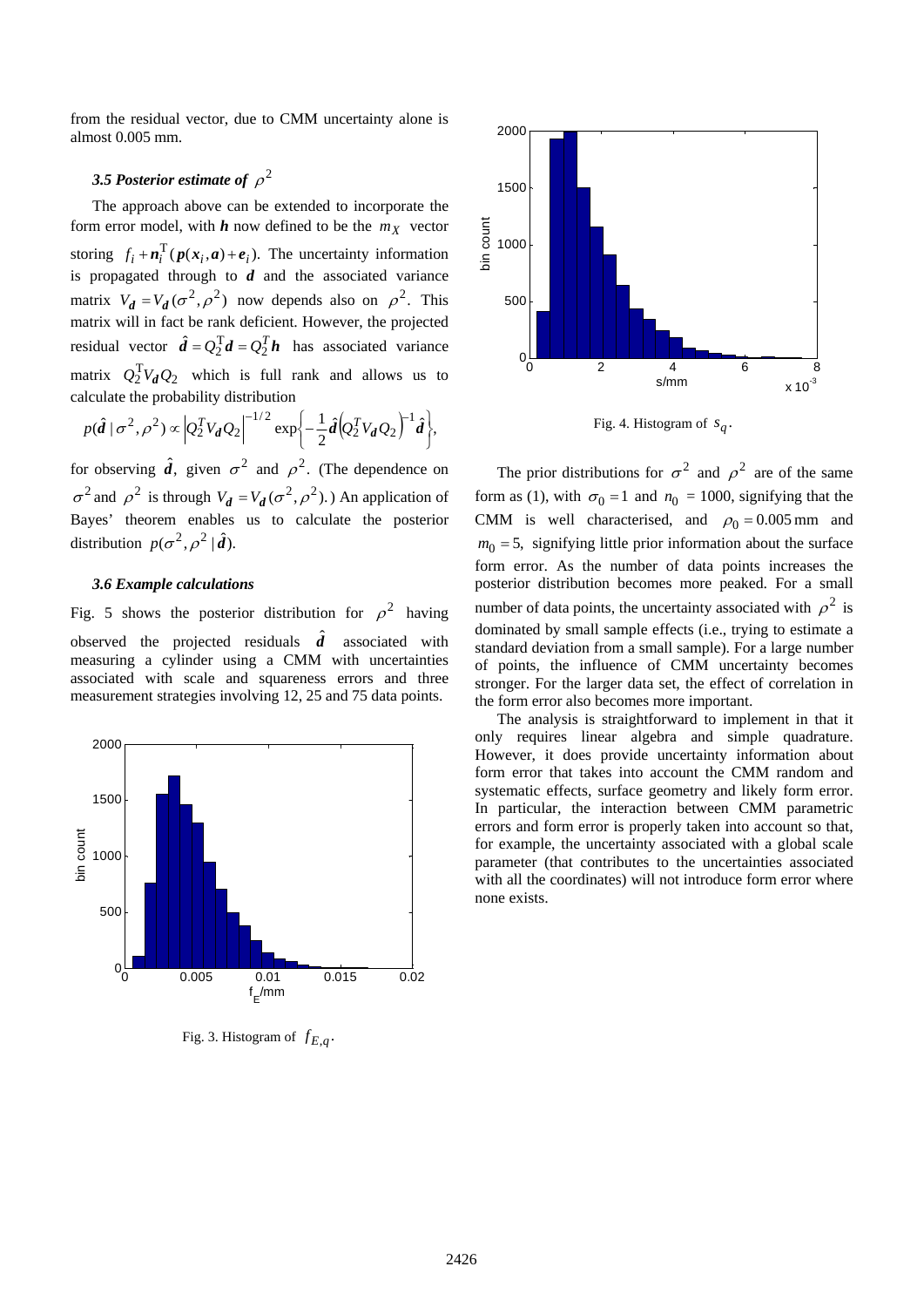

Fig. 5. Prior (dotted) and posterior distributions for  $\rho^2$  for 12, 25 and 75 data points. As the number of data points increases, the peaks for the posterior distributions become sharper.

#### *3.7 Separating form and CMM error*

The analysis so far has examined the combined effect of CMM uncertainty and form error on the projected residuals associated with a least squares best fit of a surface to data. However, a more direct examination of the form error or CMM parametric errors from the residuals errors is often sought. For example, the measurement of a calibrated ring gauge with a very low form error will tell us something about the CMM parametric errors. Given  $\sigma^2$  and  $\rho^2$  and observed projected residuals  $\hat{d}$ , posterior estimates  $\hat{a}$  and  $\hat{f}$  of the machine error parameters and form error can be found by solving a linear least squares system

$$
\begin{bmatrix} C_{11} & C_{12} \\ C_{21} & 0 \\ 0 & C_{32} \end{bmatrix} \begin{bmatrix} a \\ f \end{bmatrix} = \begin{bmatrix} \hat{d} \\ 0 \\ 0 \end{bmatrix},
$$

where the first set of equations describes the machine and form error contribution to the observed projected residuals, and the second and third sets represent the prior information about the machine and form errors.

 Figs. 6 and 7 show the results of an application of this approach, this time concerning the measurement of 15 points on a sphere, 5 points on three parallel circles. The graphs show how each residual can be decomposed as the sum of form error, machine error and random effects. The results in Fig. 6 concern the measurement of an artefact with significant form error. The observed residuals are attributed to the form error. Fig. 7 relates to the measurement of a calibrated sphere that has a form error of no more than 0.000 5 mm. In this case, the residuals are explained mainly in terms of machine errors *a*. Examining the posterior estimate of the variance matrix associated with *a* shows that the standard uncertainties associated with the scale and squareness parameters are  $10^{-5} \times (3.1, 3.1, 3.2, 1.9, 1.7, 1.7)$ and can compared with the prior values of  $5 \times 10^{-5}$ . The

standard uncertainties in the squareness parameters are

reduced more than the scale parameters. This is because a global increase in the scale will not affect the form error. However, posterior to the data, the scale error parameter estimates are now correlated; different scale errors along each axis are now very unlikely.

 The analysis can be extended to include the case where the parameters  $\sigma^2$  and  $\rho^2$  are no longer regarded as fixed. The fact that the parameters  $\boldsymbol{a}$  and  $\boldsymbol{f}$  appear linearly in the model means that they can be eliminated analytically in a marginalisation process in order to evaluate  $p(\sigma^2, \rho^2 | \hat{d})$ . Perhaps more interesting is the use of reversal strategies that are able to give a much more concrete separation of the effects of form and machine error. These strategies are currently under study.



Fig. 6. Explanation of the observed residuals in terms of form error, CMM machine errors (scale and squareness) and random effects.



Fig. 7. As Fig. 6, but for the measurement of a calibrated sphere with small form error.

### **4. CONCLUSIONS**

The GUM uncertainty framework can run into difficulties in limit-of-detection problems since the